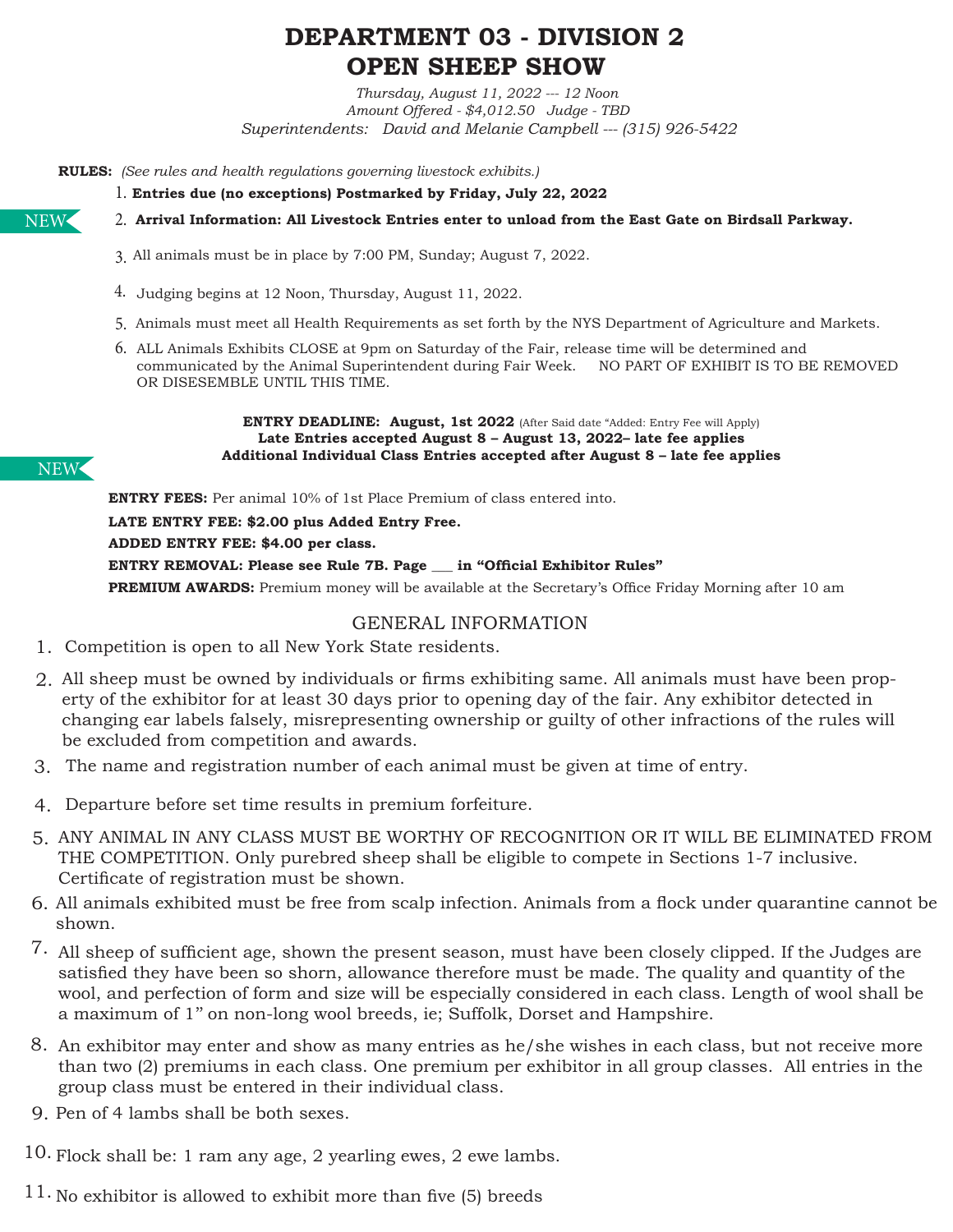- Lambs shown in market class may not be shown in other open classes. Registration not 12. necessary.
- 13. The decision of the judges shall be final in all cases except where error, fraud, misrepresentation, or collusion, not discovered at time of award, is proven. In such cases, the superintendent or such referees as he/she may appoint may make a decision, which decision shall be final.
- 14. The Wayne County Fair assumes no responsibility in case of loss, damage or accident to livestock, person or property from any cause while at the fairground. Entries are received on this condition only.
- 15. BEST OF SHOW of Open Sheep Show to receive \$50.

## REMINDER

- 16. Youth under the age of 18 that are staying on the fairgrounds overnight MUST adhere to the
- 17. Animals must exit doors in cattle portion of barn only.
- **Any trailer staying overnight will be parked on the SOUTH WEST CORNER of**  18. **the fairgrounds in the trailer parking area. Any trailer left over night North of the horse show ring will be moved by fair personal.**
- 19. NO DOGS ALLOWED ON THE FAIR GROUNDS DURING ANY EVENTS!!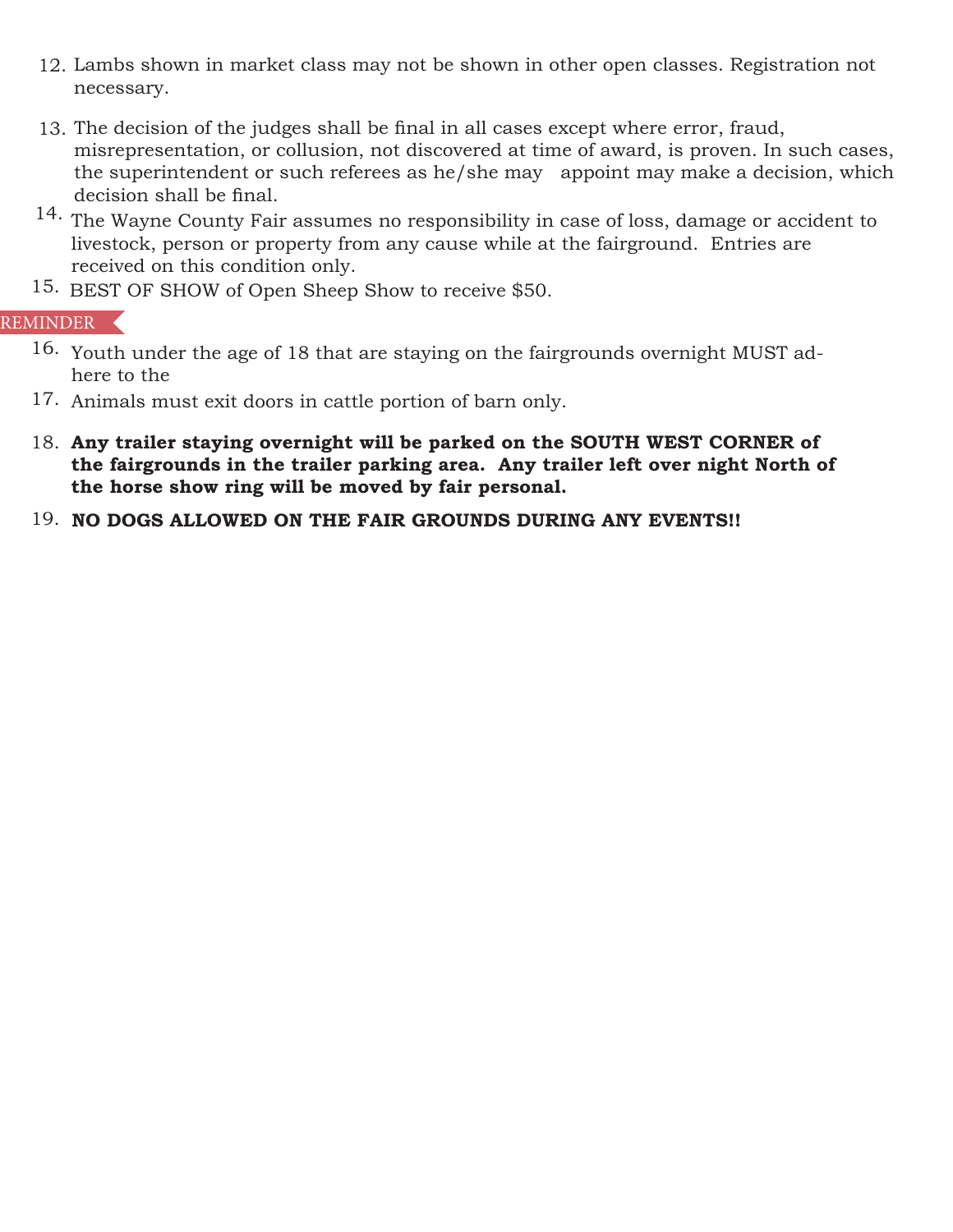**SECTION 1 – SHOWMANSHIP:** (To be entered the day of the show NO ENTRY FEE) \*Ages as of January 1st \*

- Novice Class (under 9 years of age) 1.
- Junior Class (9-13 years of age) 2.
- Senior Class (14-18 years of age) 3.
- Adult 4.

**BREED SECTIONS:** \*(Add Breed Section number on entry form) \*

| <b>SECTION 2 - DORSET</b>      | <b>SECTION 6 - TUNIS</b>     | SECTION 10 - ALL OTHER |
|--------------------------------|------------------------------|------------------------|
| SECTION 3 – SHROPSHIRE         | <b>SECTION 7 – OXFORD</b>    |                        |
| SECTION 4 – HAMPSHIRE          | SECTION 8 - SOUTHDOWN        |                        |
| <b>SECTION 5 - RAMBOUILLET</b> | <b>SECTION 9 - MONTADALE</b> |                        |

#### **CLASSES:**

| *Enter Class number on entry Form*                                              |         | 2nd              | 3rd     | 4th    |  |
|---------------------------------------------------------------------------------|---------|------------------|---------|--------|--|
| Class:                                                                          |         |                  |         |        |  |
| 1. Yearling Ram                                                                 |         | $$18.00$ \$15.00 | \$12.00 | \$8.00 |  |
| 2.Ram Lamb                                                                      |         | $$18.00$ \$15.00 | \$12.00 | \$8.00 |  |
| 3. Pair of Ram Lambs                                                            |         | $$18.00$ \$15.00 | \$12.00 | \$8.00 |  |
| <b>CHAMPION RAM- Rosette only</b><br><b>RESERVE CHAMPION RAM - Rosette only</b> |         |                  |         |        |  |
| <b>CLASSES:</b><br>*Enter Class number on entry Form*                           | 1st     | 2nd              | 3rd     | 4th    |  |
| 4. Yearling Ewe                                                                 | \$18.00 | \$15.00          | \$12.00 | \$8.00 |  |
| 5. Pair of Yearling Ewes                                                        | \$18.00 | \$15.00          | \$12.00 | \$8.00 |  |
| 6. Ewe Lamb                                                                     | \$18.00 | \$15.00          | \$12.00 | \$8.00 |  |
| 7. Pair of Ewe Lambs                                                            | \$18.00 | \$15.00          | \$12.00 | \$8.00 |  |
| <b>CHAMPION EWE- Rosette only</b><br><b>RESERVE CHAMPION EWE - Rosette only</b> |         |                  |         |        |  |
| <b>CLASSES:</b><br>*Enter Class number on entry Form*                           | 1st     | 2nd              | 3rd     | 4th    |  |
| 8. Pen of four (4) lambs                                                        | \$18.00 | \$15.00          | \$12.00 | \$8.00 |  |
| 9. Flock                                                                        | \$18.00 | \$15.00          | \$12.00 | \$8.00 |  |
| <b>SECTION 11 - NATURAL COLOR BREEDS:</b><br>*Enter Class number on entry Form* | 1st     | 2nd              |         |        |  |
| 1. Yearling Champion Ewe                                                        | \$12.00 | \$10.00          |         |        |  |
| 2. Yearling Champion Ram                                                        | \$12.00 | \$10.00          |         |        |  |
| 3. Reserve Champion Ewe Lamb                                                    | \$10.00 | \$8.00           |         |        |  |
| 4. Reserve Champion Ram Lamb                                                    | \$10.00 | \$8.00           |         |        |  |
|                                                                                 |         |                  |         |        |  |

#### **CHAMPION EWE & RAM- Rosette only RESERVE CHAMPION EWE & RAM - Rosette only**